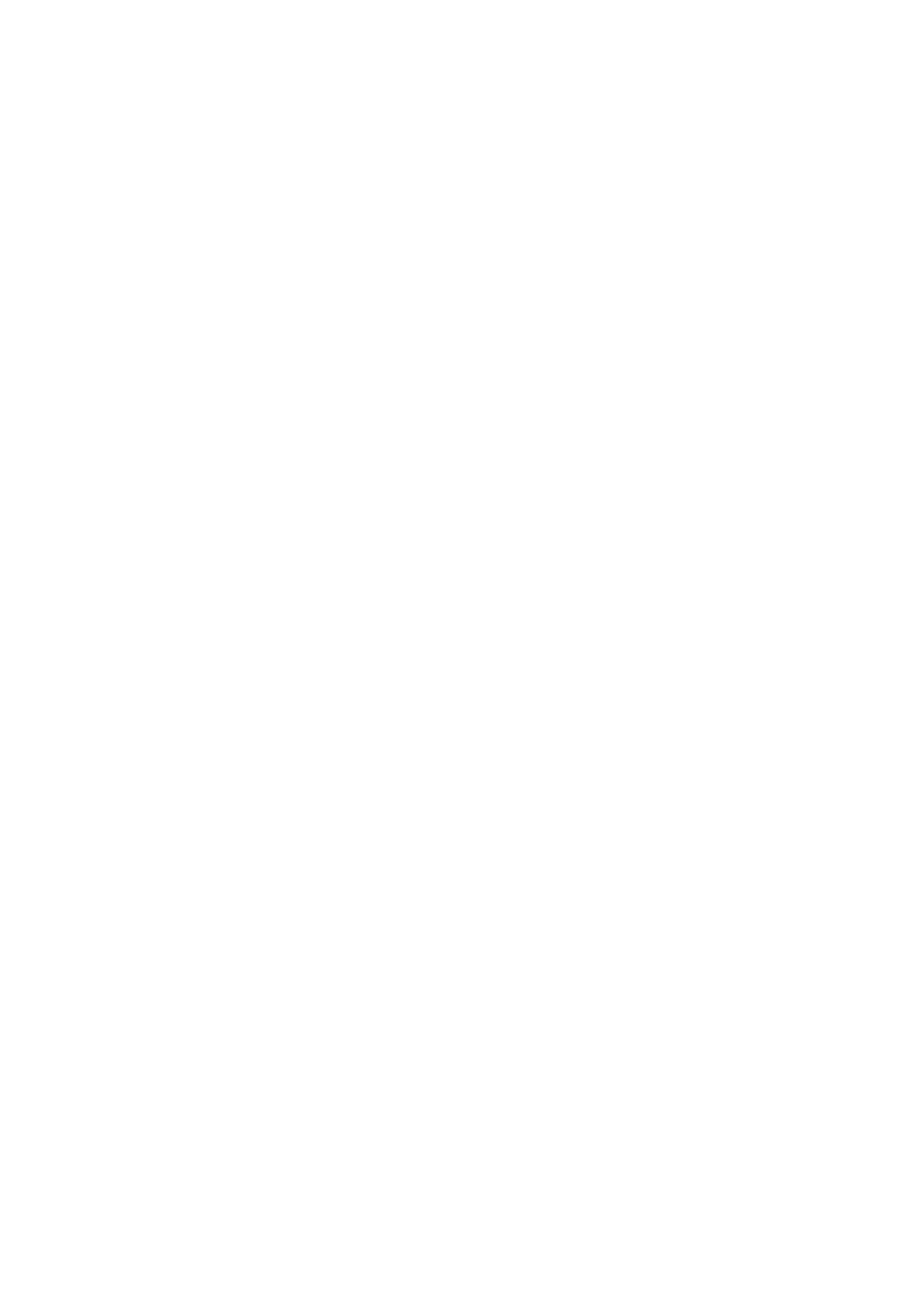*I certify that this PUBLIC BILL, which originated in the LEGISLATIVE COUNCIL, has finally passed the LEGISLATIVE COUNCIL and the LEGISLATIVE ASSEMBLY of NEW SOUTH WALES.*

*Legislative Council 2009* *Clerk of the Parliaments*



New South Wales

# **Rural Lands Protection Amendment Bill 2009**

Act No , 2009

An Act to amend the *Rural Lands Protection Act 1998* and the *Rural Lands Protection Amendment Act 2008* to make further provision with respect to rates; and for other purposes.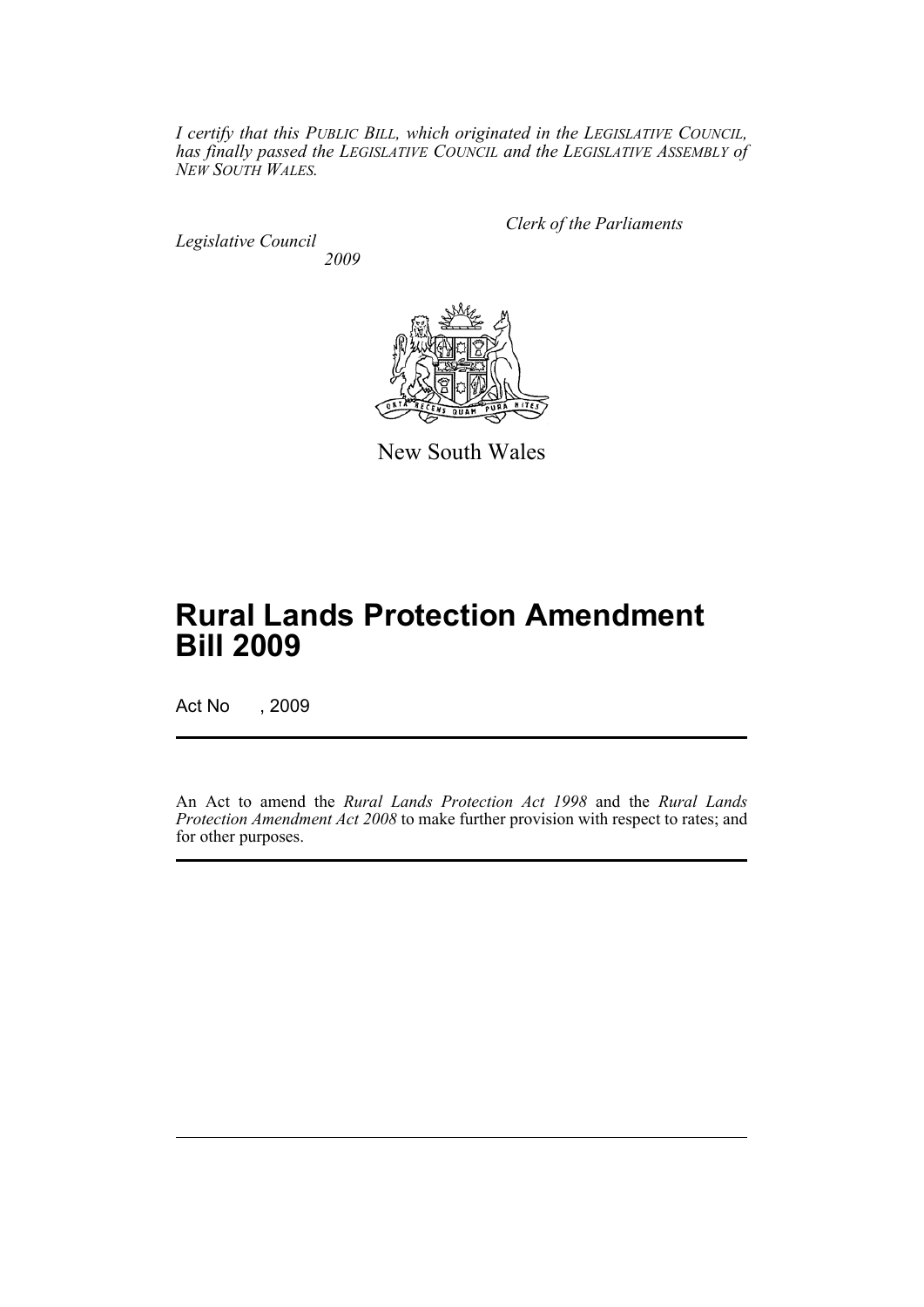## <span id="page-3-0"></span>**The Legislature of New South Wales enacts:**

### **1 Name of Act**

This Act is the *Rural Lands Protection Amendment Act 2009*.

### <span id="page-3-1"></span>**2 Commencement**

This Act commences on the date of assent to this Act.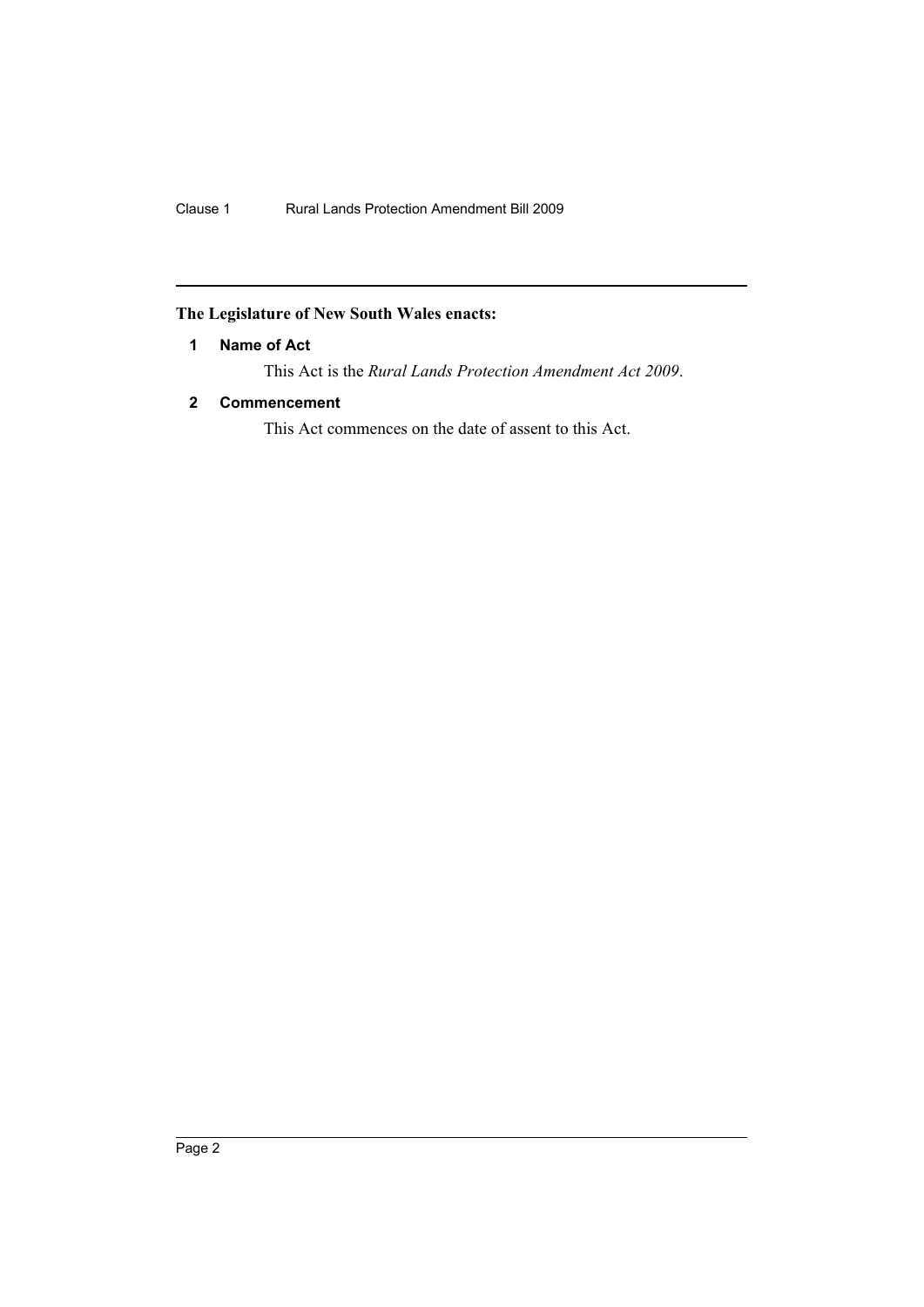Rural Lands Protection Amendment Bill 2009

Amendment of rural lands protection legislation Schedule 1

## <span id="page-4-0"></span>**Schedule 1 Amendment of rural lands protection legislation**

### **1.1 Rural Lands Protection Act 1998 No 143**

**[1] Section 62 When are rates to be made and levied?**

Insert after section 62 (3):

(3A) A rate does not have effect until it is approved by the Minister.

#### **[2] Schedule 7 Savings and transitional provisions**

Insert at the end of clause 1 (1): *Rural Lands Protection Amendment Act 2009*

## **[3] Schedule 7, Part 7**

Insert at the end of the Schedule:

## **Part 7 Provisions consequent on enactment of Rural Lands Protection Amendment Act 2009**

#### **48 Minister's approval of rates: section 62 (3A)**

Section 62 (3A) applies only to a rate made after the commencement of that subsection.

#### **49 Making and levying of rates before commencement of Schedule 4 [2] and [4] to Rural Lands Protection Amendment Act 2008**

- (1) This clause:
	- (a) has effect on and from 1 January 2010, and
	- (b) ceases to have effect on the commencement of Schedule 4 [2] and [4] to the *Rural Lands Protection Amendment Act 2008*.
- (2) A rate may consist of:
	- (a) a base amount, and
	- (b) an amount payable for each stock unit based on the total notional carrying capacity of rateable land in the district.
- (3) An authority may, in accordance with the regulations, if any, do either or both of the following:
	- (a) divide its district into zones and make and levy different rates for different zones,